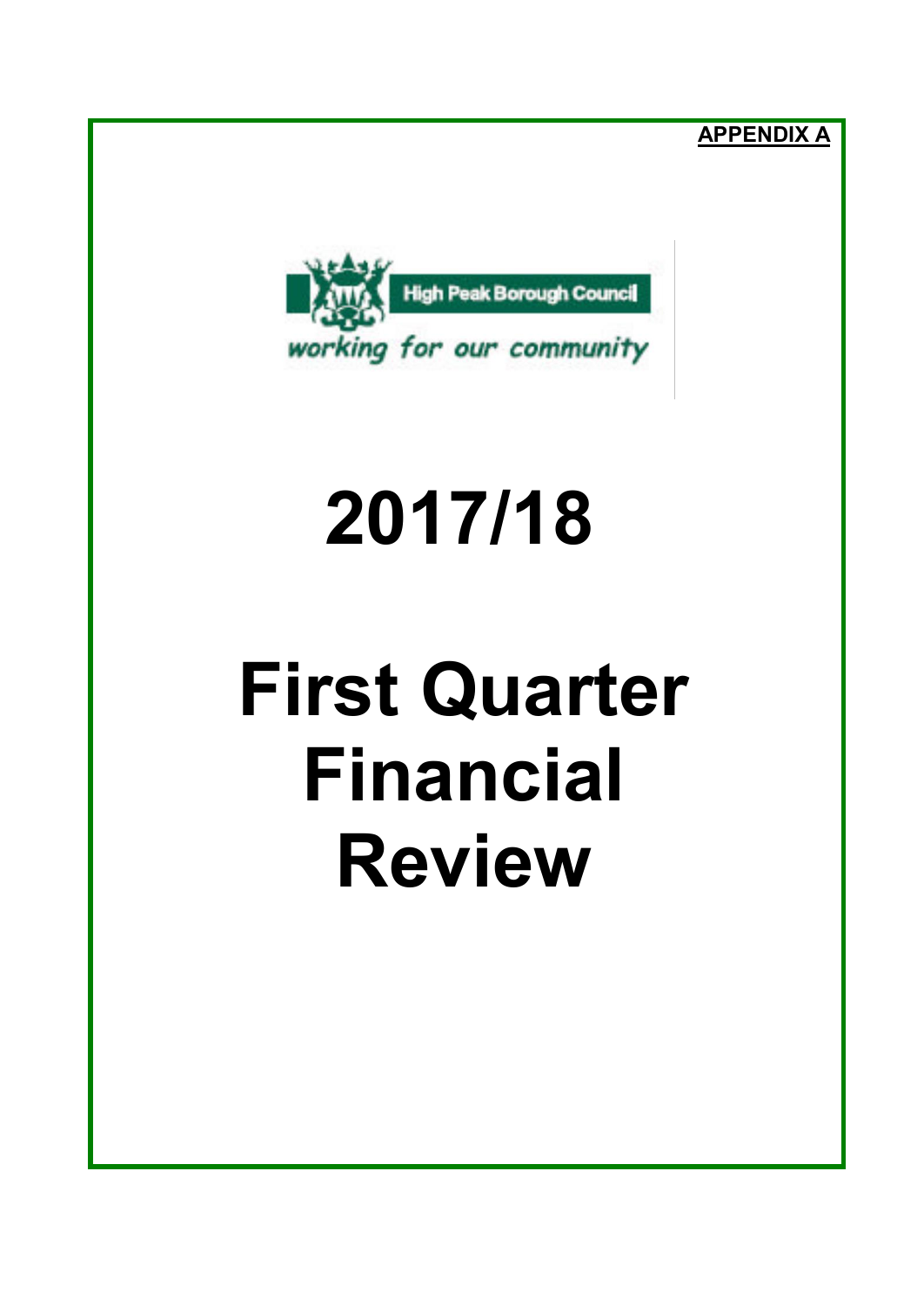## **1. Background and Introduction**

- 1.1 In accordance with the Council's Financial Procedure Rules and recommended good practice, a quarterly financial report is presented to members. This is the first such report for 2017/18.
- 1.2 The report summarises overall financial performance for 2017/18 with particular emphasis on the key sources of financial risk to the Council. Specific considerations are as follows:
	- **General Fund Revenue Account (Section 2)** considers budgetary performance on the General Account by looking at variations in income and expenditure and the funding received by the Council.
	- **Pavilion Gardens (Section 3)** highlights the financial performance of this key Council trading activity.
	- **Efficiency and Rationalisation Programme (Section 4)**  considers progress in achieving the efficiency and rationalisation savings forecast.
	- **Housing Revenue Account (Section 5) –** highlights the budgetary position in respect of the operation of the Council's housing stock.
	- **General Fund Capital Programme (Section 6)**  provides an update to Members on progress against the Council's General Fund capital plans.
	- **HRA Capital Programme (Section 7)** provides an update to Members on progress against the Council's HRA capital plans.
	- **Treasury Management (Section 8)** sets out the key statistics in terms of investments and borrowings.
	- **Revenue Collection (Section 9)** considers progress-to-date in collecting the Council Tax, Business Rates and Sundry Debts.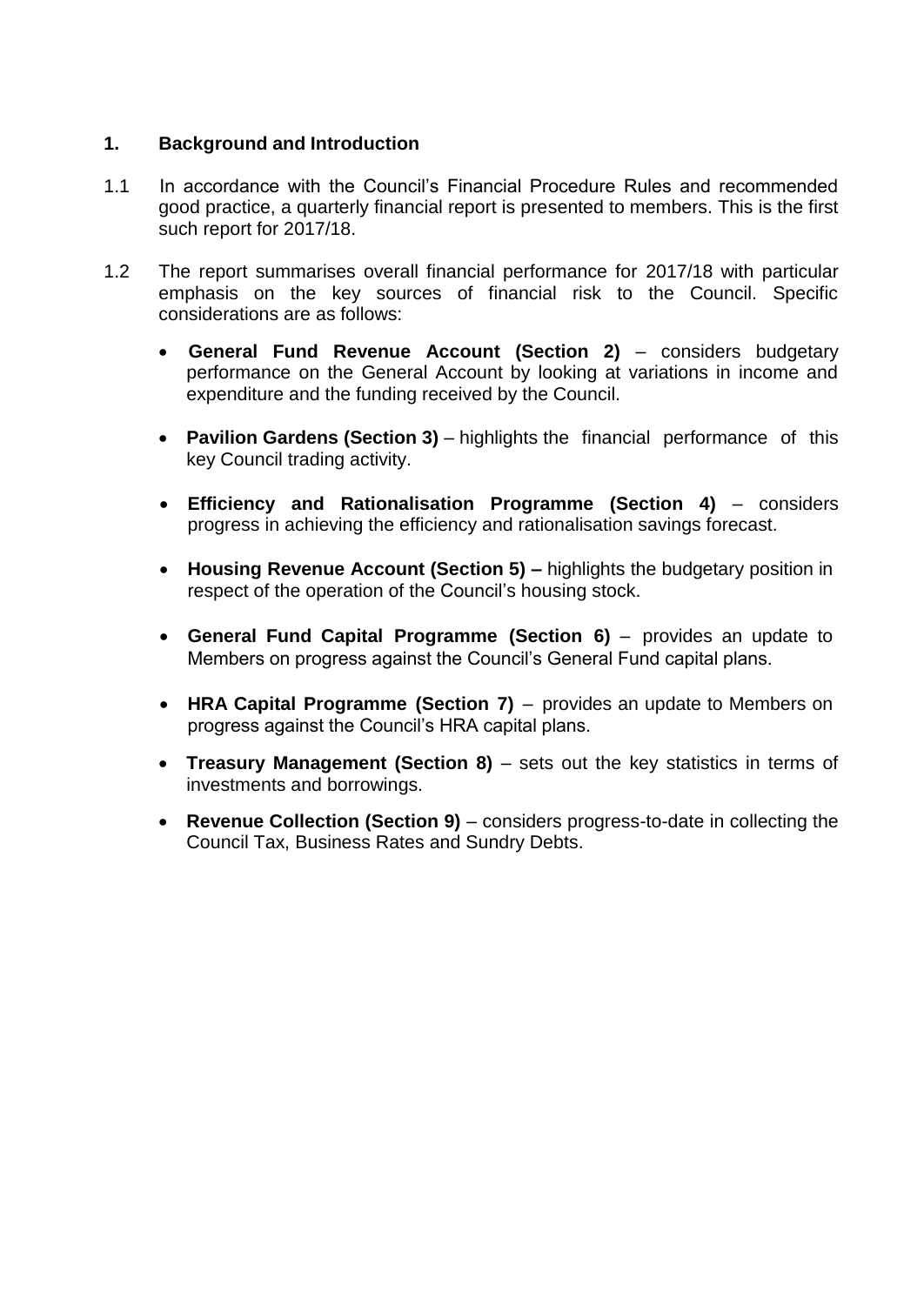### **2. General Fund Revenue Account**

2.1 This section of the report considers the financial performance of the General Fund Revenue Account against budget by looking at variations in income and expenditure and funding received by the Council.

| <b>Service</b>                          | 2017/18 Budget | Projected<br><b>Outturn</b><br>2017/18 | <b>Variance</b> |
|-----------------------------------------|----------------|----------------------------------------|-----------------|
|                                         | £              | £                                      | £               |
| Alliance Management Team                | 67,020         | 62,000                                 | (5,020)         |
| Audit                                   | 10,240         | 7,490                                  | (2,750)         |
| <b>ICT</b>                              | 609,790        | 619,540                                | 9,750           |
| <b>Human Resources</b>                  | 91,980         | 91,980                                 |                 |
| <b>Member Services</b>                  | 202,650        | 202,650                                |                 |
| <b>Property Services</b>                | 1,212,760      | 1,202,760                              | (10,000)        |
| <b>Revenue and Benefits</b>             | (92, 890)      | (94, 270)                              | (1,380)         |
| <b>Planning Applications</b>            | (336,900)      | (360, 900)                             | (24,000)        |
| <b>Building Control</b>                 | (76, 720)      | (76, 720)                              |                 |
| <b>Customer Services</b>                | 147,170        | 145,920                                | (1,250)         |
| <b>Legal Services</b>                   | 29,310         | 29,310                                 |                 |
| <b>Electoral Services</b>               | 97,670         | 77,670                                 | (20,000)        |
| Licensing and Land Charges              | (333,530)      | (337, 100)                             | (3,570)         |
| Regeneration                            | 197,530        | 262,790                                | 65,260          |
| <b>Communities and Cultural</b>         | 265,320        | 260,570                                | (4,750)         |
| <b>Housing Strategy</b>                 | 137,550        | 137,550                                |                 |
| Transformation                          | 21,750         | 21,750                                 |                 |
| <b>Community Safety and Enforcement</b> | 137,360        | 136,680                                | (680)           |
| Finance, Income and Procurement         | (146, 800)     | (137, 800)                             | 9,000           |
| Corporate Finance*                      | 6,282,070      | 6,288,570                              | 6,500           |
| <b>Waste Collection</b>                 | 1,795,410      | 1,691,070                              | (104, 340)      |
| <b>Street Scene</b>                     | (9, 170)       | 7,310                                  | 16,480          |
| <b>Leisure Services</b>                 | 475,150        | 470,190                                | (4,960)         |
| Horticulture                            | (519, 780)     | (504, 550)                             | 15,230          |
| <b>Visitor Services</b>                 | (1, 133, 510)  | (1, 133, 710)                          | (200)           |
| <b>Environmental Health</b>             | (6,070)        | (8,570)                                | (2,500)         |
| Housing **                              |                |                                        |                 |
| <b>Net Total of Services</b>            | 9,125,360      | 9,062,180                              | (63, 180)       |
| Net Interest                            | 1,360,510      | 1,205,510                              | (155,000)       |
|                                         | 10,485,870     | 10,267,690                             | (218, 180)      |
| Funding<br>: external                   | (9,932,300)    | (10,062,820)                           | (130, 520)      |
| : reserves - contribution/(use)         | (553, 570)     | (583, 570)                             | (30,000)        |
| <b>Projected (Surplus)/Deficit</b>      |                | (378, 700)                             | (378, 700)      |

\* Staff budgets are currently budgeted within Corporate Finance (except for Pavilion Gardens staff which for operational reasons is included within Visitor Services). Staff budgets/actuals are to be redistributed to Services in preparation for the Quarter 2 report.

\*\* The Council's Housing management costs are charged to the Housing Revenue Account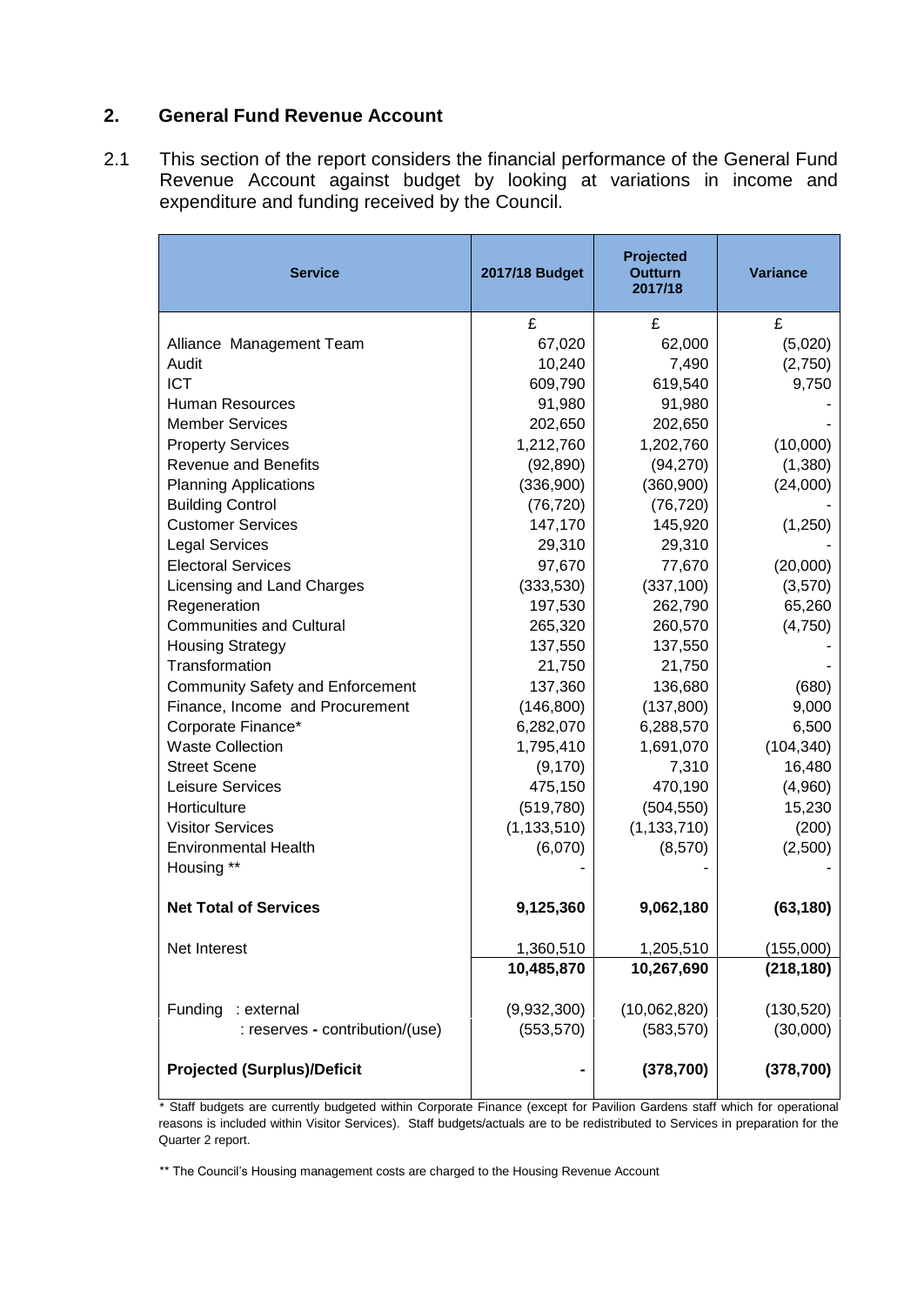- 2.2 A revenue budget of £10,485,870 was set for 2017/18. The table above shows how this budget has been allocated to services and also reflects:-
	- The combination of the former Chief Executive and Executive Director services under the Alliance Management Team heading.
	- The creation of a Corporate Finance service to record those budgets formerly included within Finance, Income and Procurement but not under the direct control of that service – for example the efficiency programme targets.
	- That Corporate Finance currently includes budgeted staff costs, though the intention is that they will be allocated to services during the course of the year.
- 2.3 The Q1 projected outturn on the General Fund Revenue Account for 2017/18 is £10,107,170. This represents a projected surplus for the year of £378,700.
- 2.4 There is one service are with a projected significant overspend;
	- Regeneration (£65,260 overspend); Initiatives to support the development of housing within the Borough are to be pursued above and beyond the budgeted annual provision. The resulting overspend of some £70,000 is to be funded out of reserves previously earmarked by the authority to support projects of this nature.
- 2.5 There is one service with a projected significant underspend;
	- Waste Collection (£104,340 underspend): Additional income is now anticipated of £34,000 from improved recycling trends in both domestic and trade waste and £22,000 from the introduction of charges for replacement bins. Trade waste disposal costs are also anticipated to be £43,000 under budget. The joint venture company 'Alliance Environment Services' will take over the operation of the High Peak waste collection service in August 2017. The forecast underspend relates to expenditure and income that will remain with the Council. However, the underspend will potentially be utilised to cover the short-term/one-off costs associated with the establishment of the joint venture arrangement.
- 2.6 The £155,000 underspend on net interest costs is detailed in section 8.
- 2.7 The level of funding anticipated for the year is £160,520 above that budgeted due to the following:

External Funding:

**Business Rates Retention (£130,520)** – an increase in the level of retained business rates is anticipated at the first quarter owing to increases in income prudently not assumed in the budget because of uncertainties surrounding the 2017 revaluation and appeals provision. This variance is subject to change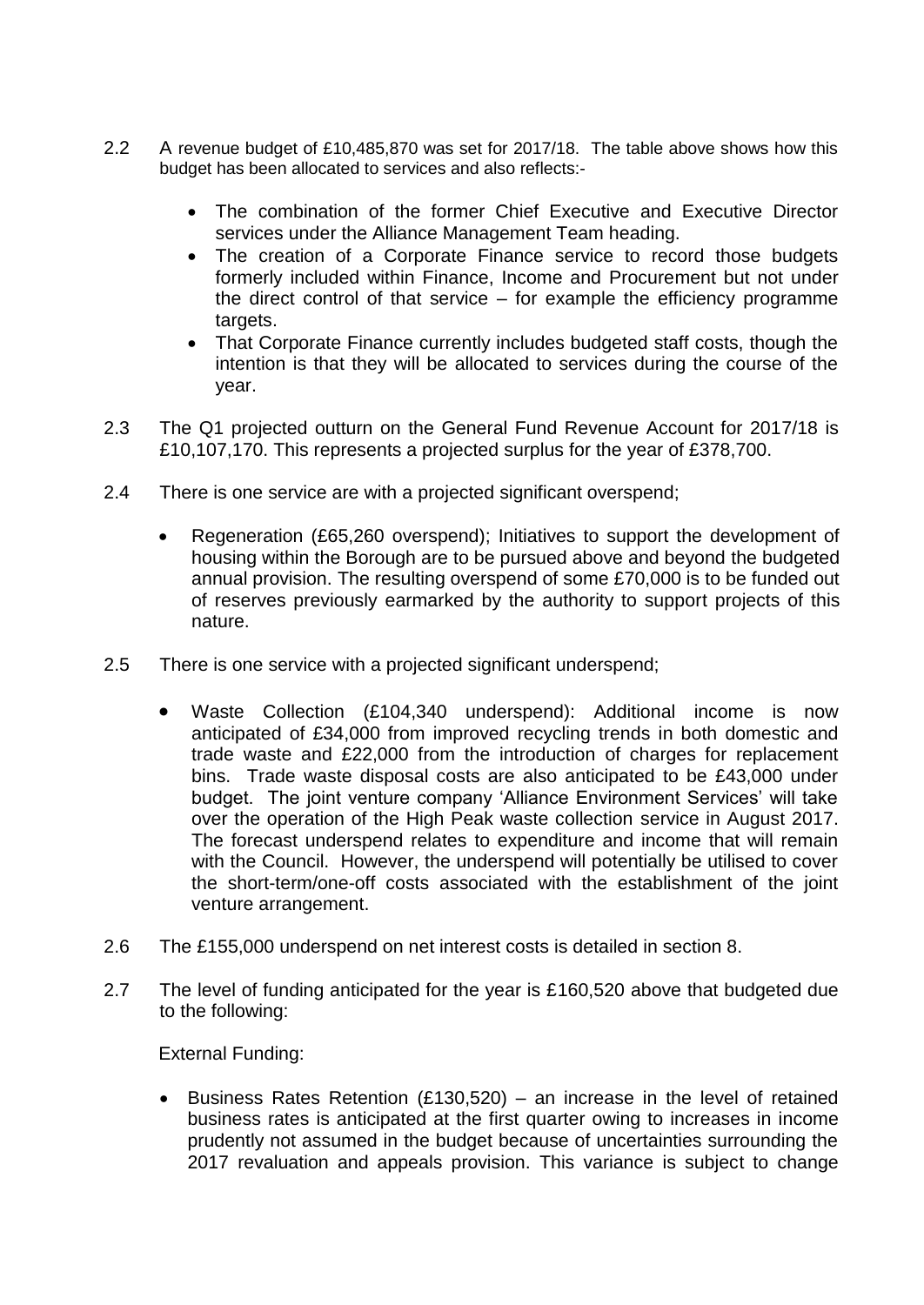over the coming periods with fluctuations in appeals as the 2010 outstanding appeals are heard and the level of 2017 appeals becomes apparent

It should be further noted that this forecast outturn assumes that the budgeted £200,000 of business rates income retained as a result of being part of the Derbyshire Business Rates Pool will be achieved. The forecasts for the pool continue to be monitored by the pool lead; Derby City Council. The actual outturn will depend upon the performance of every member of the Pool. Therefore this element of the business rates retention income is subject to change.

Use of Earmarked Reserves:

- Electoral Services £40,000 contribution: this is a budgeted annual contribution in to a reserve earmarked to spread the cost of the District's elections over the term of a council.
- Regeneration Services £70,000 use: An earmarked reserve that exists to support regeneration projects within the Borough is being applied to support housing delivery initiatives within the year.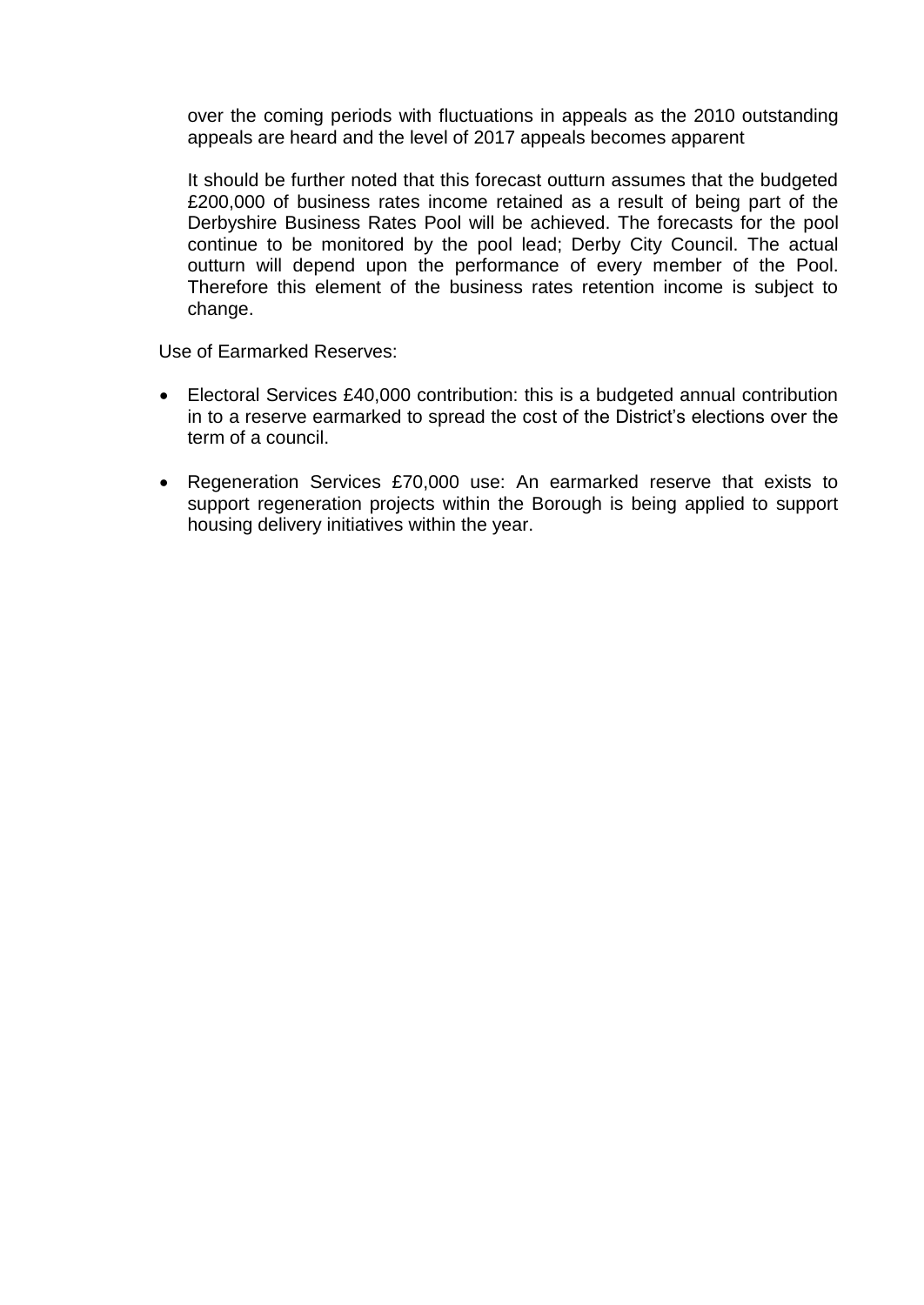# **3. Pavilion Gardens**

- 3.1 This section of the report details the financial performance of the trading activity at Pavilion Gardens. The Pavilion Gardens trading results are included in the General Fund Revenue Account.
- 3.2 In the Medium Term Financial Plan, part of the 2016/17 growth item (which reflected the closure of the Octagon) was reversed in the 2017/18 budget. The 2017/18 budget was reduced by £56,000 to stand at a net cost of £293,692. At the end of the first quarter the projected outturn on the Pavilion Gardens Trading Statement for the year is a net cost of £282,196
- 3.3 The table below summarises the financial performance of the six separate trading activities – Pavilion Café, Coffee Area, Tourist Information Centre (TIC) & Retail Area, Events, Outside Areas and Functions – in the Pavilion Garden

| <b>Description</b>           |                       |                       | <b>Projected Outturn 2017/18</b>  | Projected                       | 2017/18             | Variance             |                          |                          |                    |
|------------------------------|-----------------------|-----------------------|-----------------------------------|---------------------------------|---------------------|----------------------|--------------------------|--------------------------|--------------------|
|                              | Pavilion<br>Café      | <b>Coffee</b><br>Area | <b>TIC &amp;</b><br><b>Retail</b> | <b>Events</b>                   | <b>Outside</b>      | Function             | <b>Outturn</b>           | <b>Budget</b>            |                    |
| <b>Income</b><br>Expenditure | (619, 238)<br>700.077 | (235, 959)<br>313,708 | 240.581                           | (175,455) (213,962) <br>259.667 | (55, 126)<br>56.366 | (136.554)<br>148.091 | (1,436,294)<br>1,718,490 | (1,454,034)<br>1.747.727 | 17,740<br>(29,236) |
| Net Cost /<br>(Contribution) | 80,839                | 77.749                | 65.126                            | 45.705                          | 1.240               | 11.537               | 282.196                  | 293.692                  | (11,496)           |

| <b>Description</b>                  |                         | <b>Outturn 2016/17</b> |                        |                                   |                     |                      |           | 2016/17                                              | Variance |
|-------------------------------------|-------------------------|------------------------|------------------------|-----------------------------------|---------------------|----------------------|-----------|------------------------------------------------------|----------|
|                                     | <b>Pavilion</b><br>Café | <b>Coffee</b><br>Area  | TIC &<br><b>Retail</b> | <b>Events</b>                     | <b>Outside</b>      | Function             |           | <b>Budget</b>                                        |          |
| Income<br>Expenditure               | (667, 730)<br>744.280   | (185,260)<br>289,620   | 240.460                | $(172, 840)$ (225,720)<br>270.710 | (44, 820)<br>94.770 | (105,700)<br>124.310 | 1,764,150 | $(1,402,070)$ $(1,290,550)$ $(111,520)$<br>1,652,500 | 111,650  |
| <b>Net Cost /</b><br>(Contribution) | 76.550                  | 104.360                | 67.620                 | 44.990                            | 49.950              | 18,610               | 362.080   | 361.950                                              | 130      |

- 3.4 The following should be noted:
	- Pavilion Café Trading activity derives from the Café during the normal opening hours of the business between 9.30am and 5pm (and later during the Festival Season in July and August)
	- Coffee Area Trading Activity driven from the Coffee Bar.
	- Tourist Information Centre (TIC) and Retail Area Trading activity driven from the Retail area (including gallery Rental and artists' commission) and the Tourist Information Centre)
	- Events Trading activity driven from room hire bookings in-house events and fairs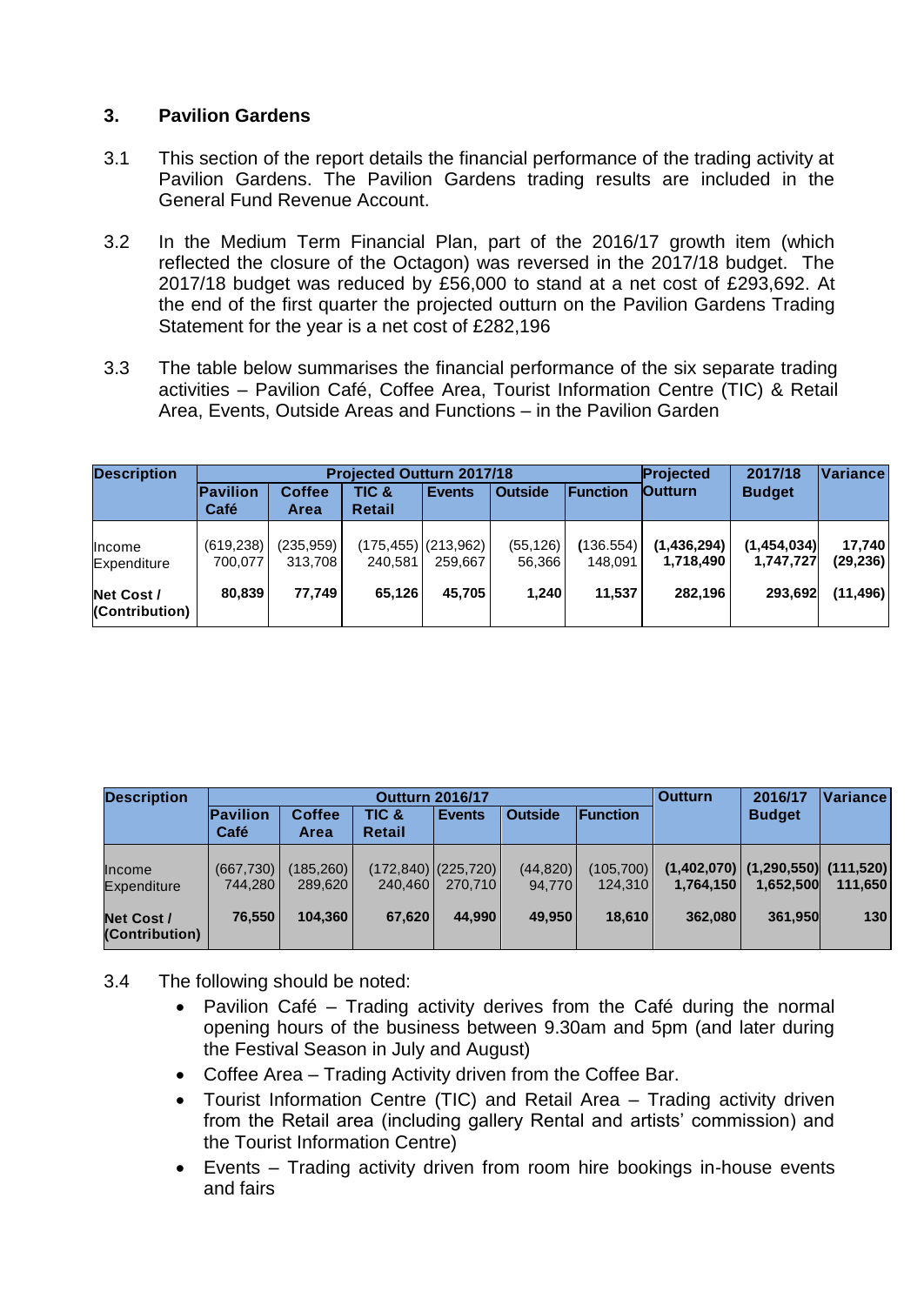- Outside Trading activity driven from the miniature train and Lakeside Kiosk.
- Functions –Trading activity in respect of food and drink driven from private bookings.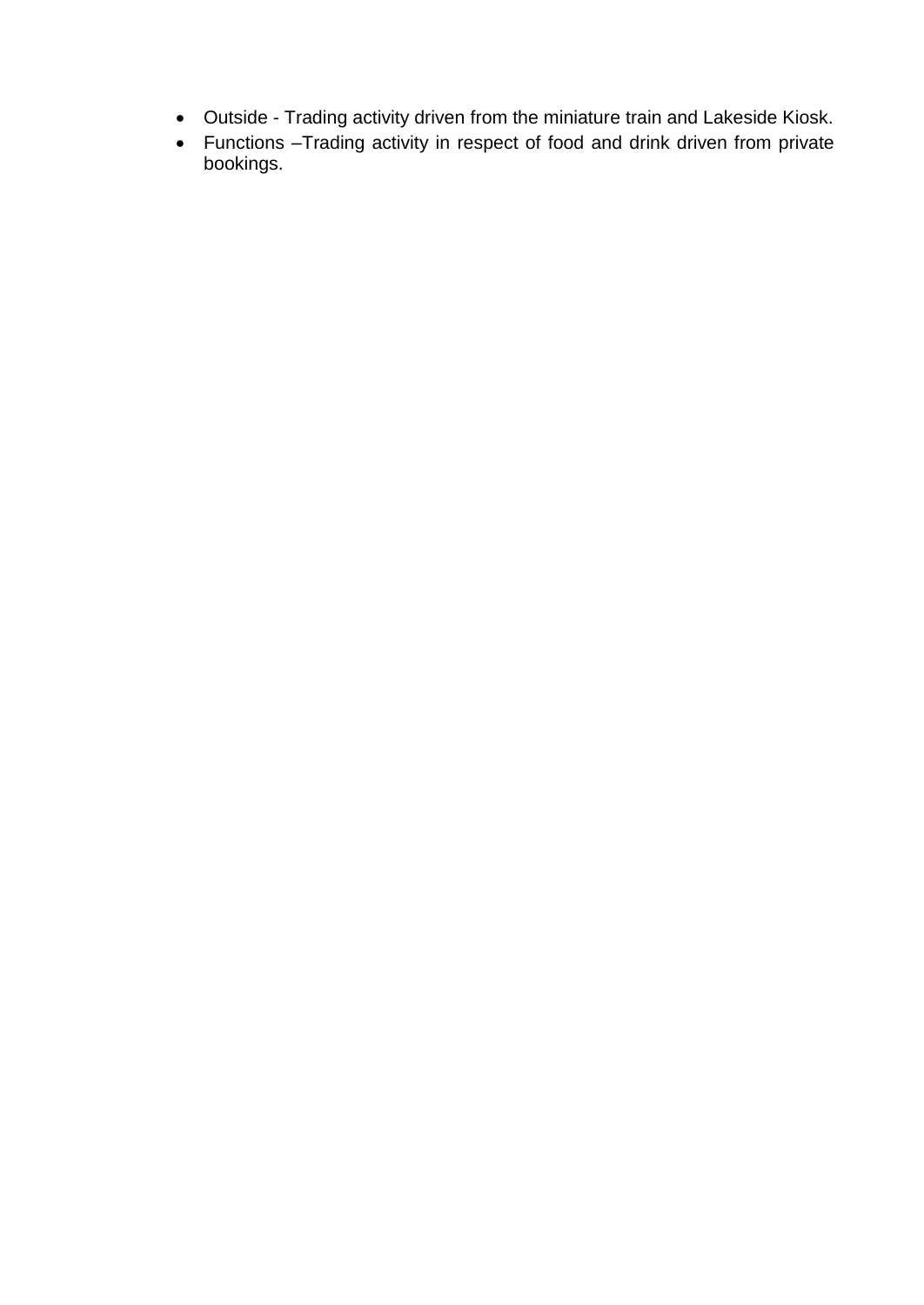# 4. **Efficiency and Rationalisation Programme**

- 4.1 This section of the report considers the financial performance of the Council's Efficiency and Rationalisation Programme in 2017/18.
- 4.2 The Council's Medium-Term Financial Plan (approved in February 2017) included a new four-year (2017/18 – 2020/21) Efficiency and Rationalisation Strategy targeting savings of £2.1 million. This is required to balance the forecast budget deficit position of £1.7m and also the carry forward of unachieved efficiencies from 2016/17 of £0.4m.
- 4.3 The new Efficiency and Rationalisation Strategy will have the effect of both reducing expenditure and increasing income. The need to grow income is now more of a priority as the Council moves more towards being self-financing. The strategy has been developed with the underlying principles of protecting frontline service delivery. It is also intended that the strategy is a tool to enable the Council to ensure that its service spending is determined by the established priorities set out in the Corporate Plan.
- 4.4 It is intended that there will be five areas of focus:-
	- Major Procurements There is the opportunity to focus attention on a number of large service functions which are currently provided by an external contractor / supplier. A number of significant contracts are coming to an end. This will also allow a fundamental review of these services with proper consideration of the current financial constraints. The contract commitments have sometimes restricted the opportunity to align services across the alliance with High Peak. The individual projects will focus on Waste Collection & Environment Services, Leisure Management and Facilities Management
	- Asset Management Plan continuation of the existing priority of rationalising the Council's asset base with a focus around priorities in order to allow for the necessary capital investment
	- Growth development of a clear focus upon housing and economic growth based upon the established Local Plan.
	- Income Generation focus on increasing the yield from existing sources on income and a drive towards identifying new sources of income
	- Rationalisation a commitment to reducing expenditure on non-priority areas of spend e.g. management arrangements, channel shift, non-statutory services
- 4.5 The 2017/18 budget provides for the achievement of £310,000 of such savings in year – with a significant focus on income generation, major procurements and management structure review.
- 4.6 At the end of Quarter 1, £46,980 has been taken against the overall Efficiency programme. In addition there are a number of vacant staff posts to be reviewed (in line with the service review process and as a result of other efficiency projects) which will potentially contribute to the overall efficiency programme. Therefore, at this stage, the Council remains on target to meet the overall savings requirements for the year.
- 4.7 The Authority carries a reserve of £100,000 earmarked to support the Strategy which can be drawn on to offset any remaining one-off and short term costs from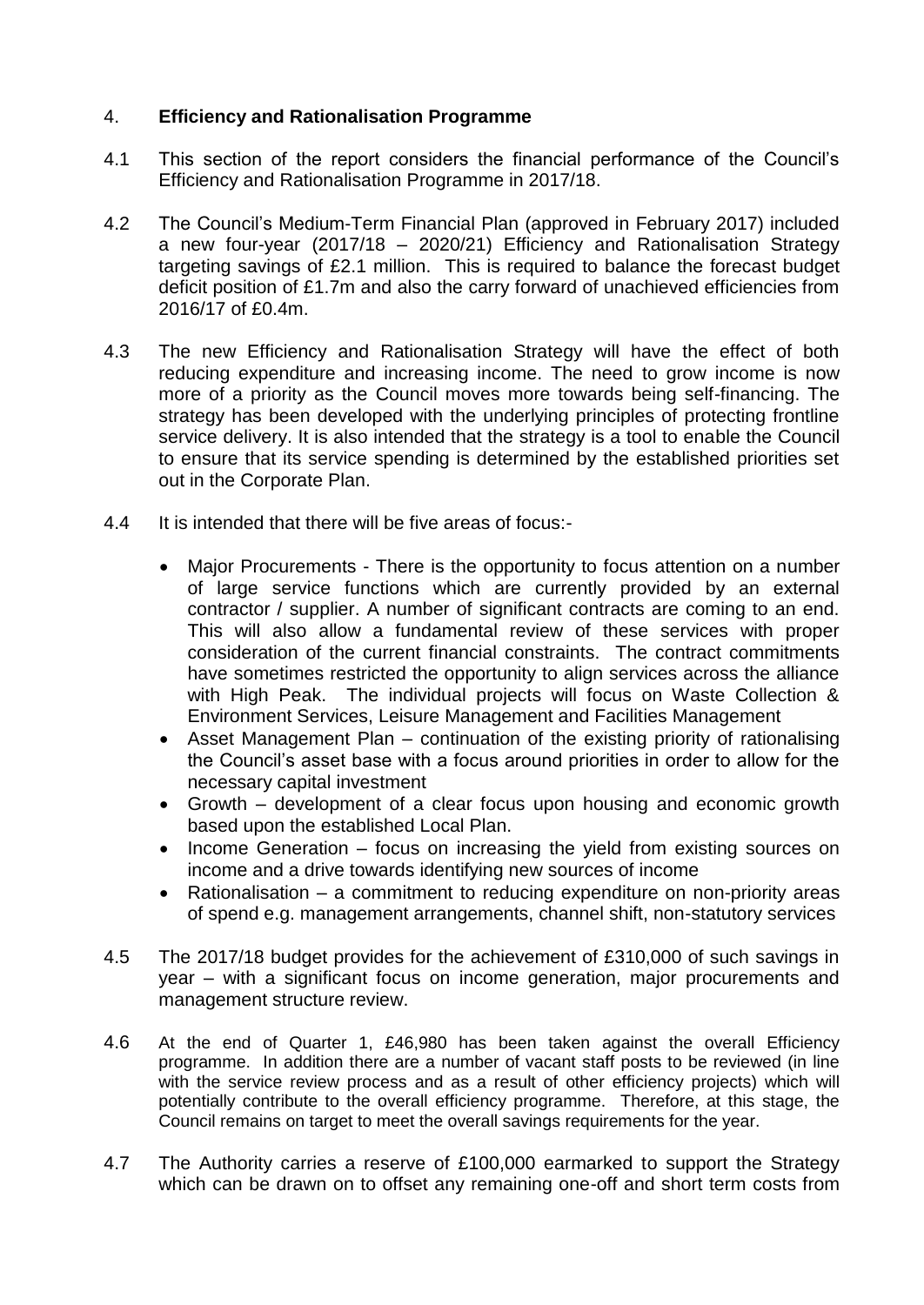the service review process and consequent shortfall against the 2017/18 efficient target. This requirement will be monitored throughout the year.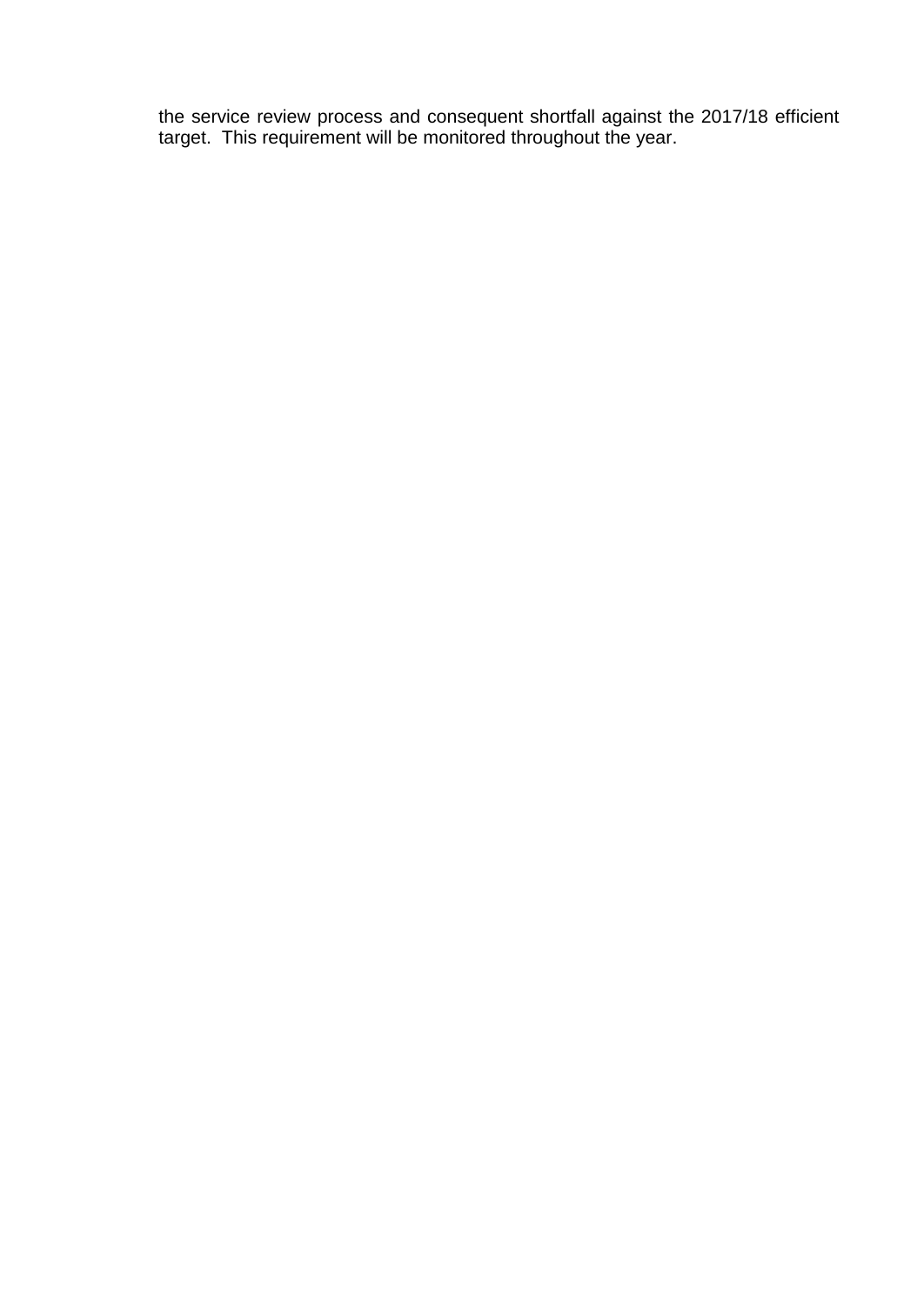# **5. Housing Revenue Account (HRA)**

- 5.1 This section of the report considers the financial performance of the Council's Housing Revenue Account and highlights the budgetary position in respect of the operation of the Council's housing stock.
- 5.2 The 2017/18 Housing Revenue Account budget was originally set to produce a surplus of £57,000. The Chief Financial Officer has, in accordance with Financial Procedure Rules, authorised the roll forward of £211,200 in unused budgets from 2016/17 to facilitate delayed capital works to complete a retaining wall at Alma Street and replace a commercial boiler in Hartington Gardens. This brought the 2017/18 budget to £154,200.
- 5.3 Projected expenditure on the Housing Revenue Account for 2017/18, at the First Quarter stage, is £15,062,610 with estimated income at £15,126,880. This represents a surplus for the year of £64,270 (i.e. £218,470 below budget).

|                                    | 2017-18        | Q <sub>1</sub> | 2017-18        | 2017-18              | 2017-18    |
|------------------------------------|----------------|----------------|----------------|----------------------|------------|
| <b>Housing Revenue</b>             | Estimate       | Change         | <b>Revised</b> | Expected<br>Out-Turn | Variance   |
|                                    | £              | £              | £              | £                    | £          |
|                                    |                |                |                |                      |            |
| <b>INCOME</b>                      |                |                |                |                      |            |
| <b>Dwellings Rents</b>             | (14, 495, 540) |                | (14, 495, 540) | (14,501,260)         | (5,720)    |
| Non - Dwelling Rents Etc           | (617, 730)     |                | (617, 730)     | (625, 620)           | (7,890)    |
| <b>Sub-total income</b>            | (15, 113, 270) |                | (15, 113, 270) | (15, 126, 880)       | (13, 610)  |
|                                    |                |                |                |                      |            |
| <b>EXPENDITURE</b>                 |                |                |                |                      |            |
| Repairs & Maintenance              | 3,932,800      |                | 3,932,800      | 3,832,800            | (100,000)  |
| Supervision & Management           | 3,383,090      |                | 3,383,090      | 3,133,090            | (250,000)  |
| Rents, rates, taxes Etc            | 119,390        |                | 119,390        | 105,700              | (13,690)   |
| <b>Other Operating Expenditure</b> | 692,360        |                | 692,360        | 690,230              | (2, 130)   |
| Depreciation & Impairment          | 1,550,000      | 549,030        | 2,099,030      | 2,099,030            |            |
| Interest & Debt Management         | 3,381,630      |                | 3,381,630      | 3,542,590            | 160,960    |
| <b>Contribution to Capital</b>     | 1,997,000      | (337, 830)     | 1,659,170      | 1,659,170            |            |
| Sub-total expenditure              | 15,056,270     | 211,200        | 15,267,470     | 15,062,610           | (204, 860) |
|                                    |                |                |                |                      |            |
| <b>Surplus(-)/Deficit</b>          | (57,000)       | 211,200        | 154,200        | (64,270)             | (218, 470) |

5.4 The Council has a duty, in accordance with Part VI (Section 74) of the Local Government and Housing Act 1989, to maintain a "Housing Revenue Account" (HRA). By "ring -fencing' the Housing Revenue Account, the Council ensures that the management and maintenance of the Council's housing stock is funded from the income generated by rents and other related sources. The Council is required under Part VI (Section 76) to prevent a debit balance each year on the HRA by setting the appropriate budget and monitoring progress against that budget throughout the financial year. The surplus balance predicted by the Council at this first quarter stage will be transferred to reserves within the Housing Revenue Account.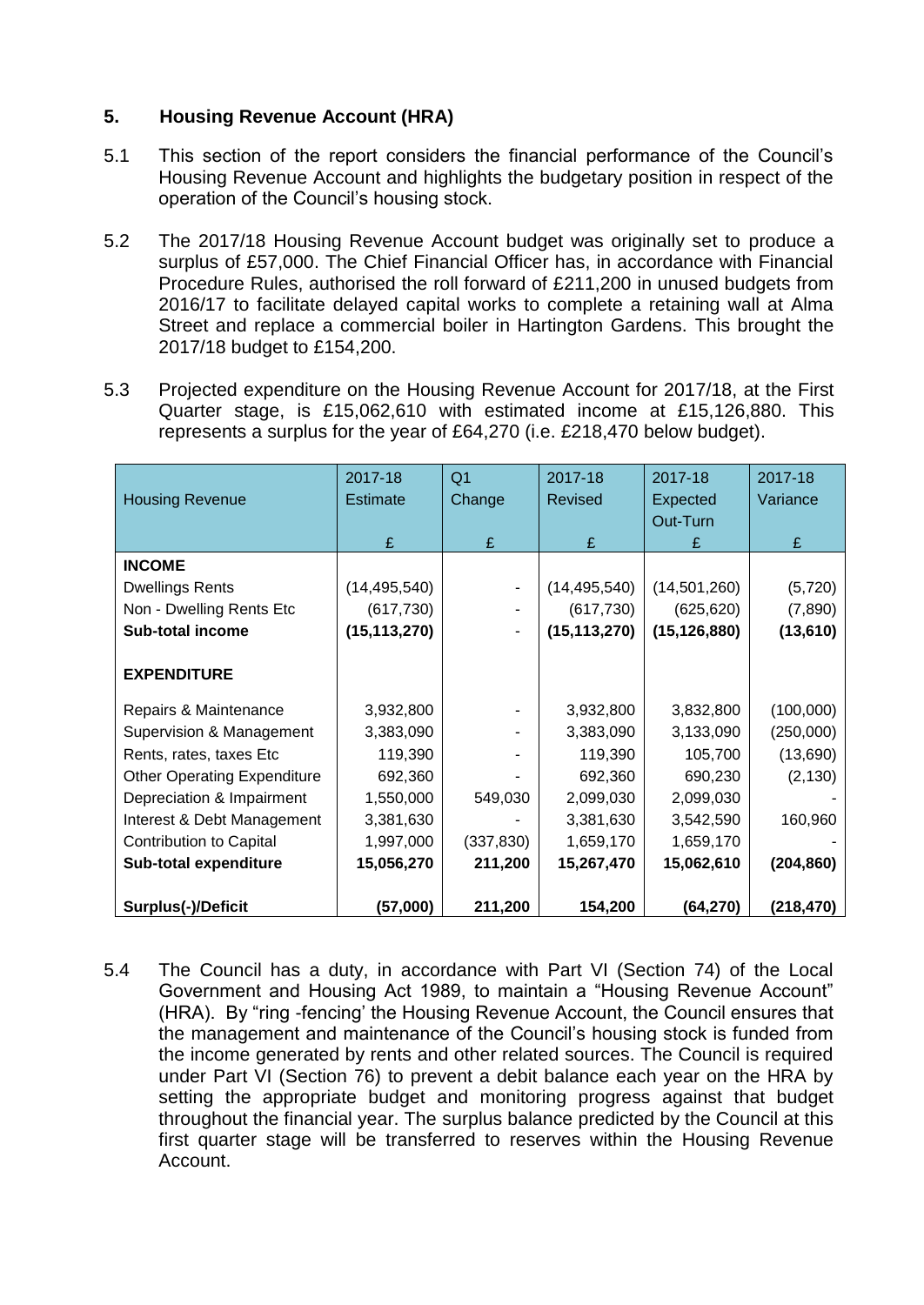- 5.5 There is just one significant over spend at this stage to be noted:
	- Interest and Debt Management Recharges (£160,960) This overspend reflects the share of interest payable compared to those originally anticipated in the HRA business plan – see section 8 for more detail)
- 5.6 There are two significant underspends to report at this stage.
	- Repairs and Maintenance  $(E100,000)$  the forecast savings relate to salary costs following service reviews – this will be reviewed during 2017/18 to ensure it is sustainable and future year budgets will be reduced accordingly.
	- Supervision and Management (£250,000) The majority of this forecast underspend relates to savings in salary costs following service reviews – this will be reviewed during 2017/18 to ensure it is sustainable and future year budgets will be reduced accordingly.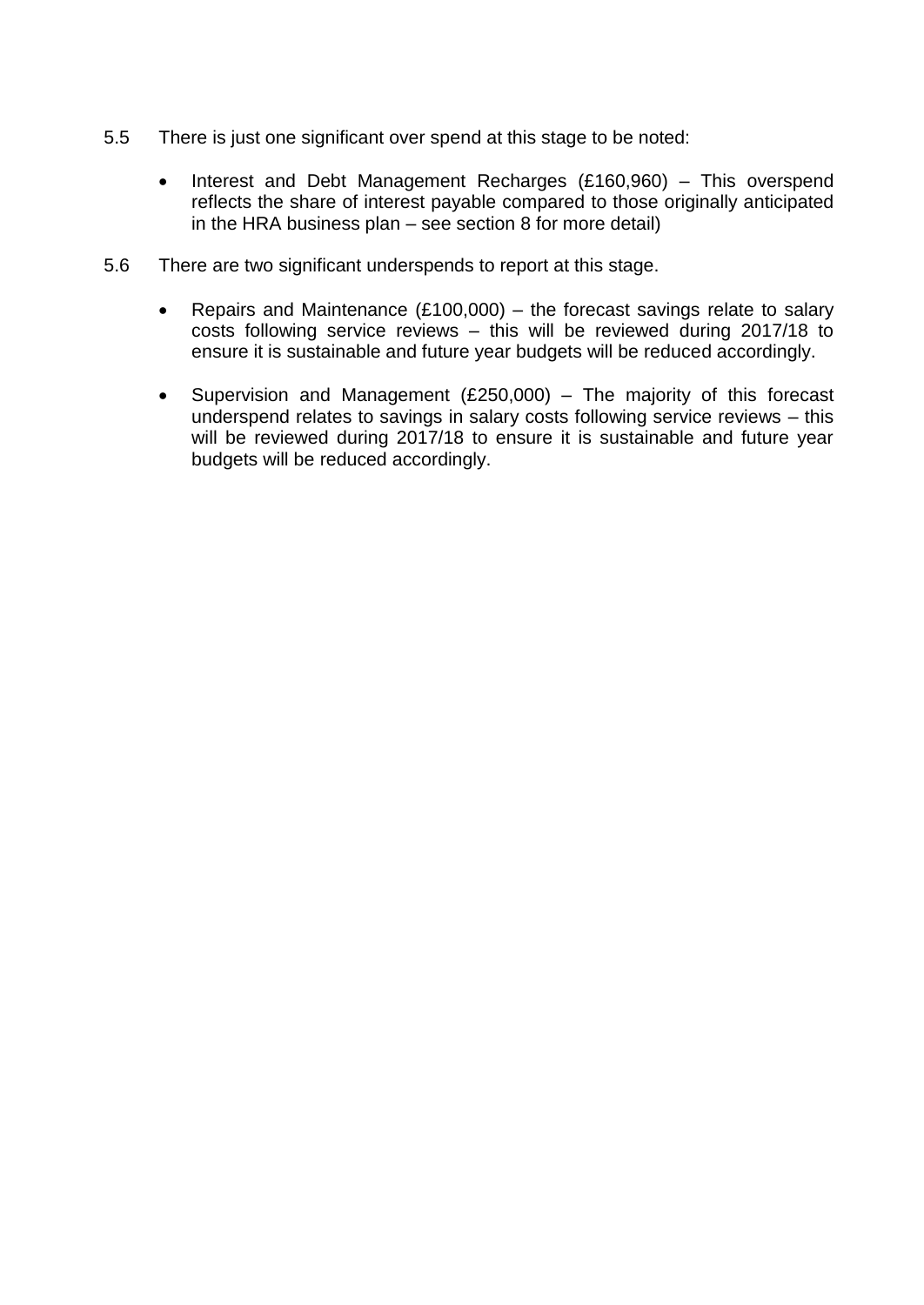# **6. General Fund Capital Programme**

- 6.1 This section of the report provides an update on the Council's General Fund Capital Programme.
- 6.2 The table below shows a high level (service) summary of the General Fund Capital Programme position at 30th June 2017. Further detail on a scheme by scheme basis is contained in Annex A.

|                               | 2017/18<br><b>Approved</b><br><b>Budget</b><br>£ | Q <sub>1</sub><br><b>Changes</b><br>£ | 2017/18<br><b>Revised</b><br><b>Budget</b><br>£ | <b>Expected</b><br><b>Outturn</b><br>2017/18<br>£ | <b>Expected</b><br><b>Variance</b><br>2017/18<br>£ |
|-------------------------------|--------------------------------------------------|---------------------------------------|-------------------------------------------------|---------------------------------------------------|----------------------------------------------------|
|                               |                                                  |                                       |                                                 |                                                   |                                                    |
| <b>Housing</b>                | 142,000                                          |                                       | 142,000                                         | 142,000                                           |                                                    |
| <b>Housing Standards</b>      | 414,700                                          | 40,540                                | 455,240                                         | 455,240                                           |                                                    |
| <b>Property Services</b>      | 4,953,780                                        | 189,030                               | 5,142,810                                       | 5,142,810                                         |                                                    |
| <b>ICT</b>                    | 50,000                                           | (48, 650)                             | 1,350                                           | 1,350                                             |                                                    |
| <b>Regeneration</b>           | 244,130                                          | 58,810                                | 302,940                                         | 302,940                                           |                                                    |
| <b>Horticulture</b>           | 60,000                                           | 18,920                                | 78,920                                          | 78,920                                            |                                                    |
| Total                         | 5,864,610                                        | 258,650                               | 6,123,260                                       | 6,123,260                                         |                                                    |
|                               |                                                  |                                       |                                                 |                                                   |                                                    |
| <b>Planning Obligations</b>   | 10,000                                           |                                       | 10,000                                          | 10,000                                            |                                                    |
| <b>External Contributions</b> | 460,700                                          | 56,060                                | 516,760                                         | 516,760                                           |                                                    |
| <b>Capital Receipts</b>       | 642,000                                          |                                       | 642,000                                         | 642,000                                           |                                                    |
| <b>Borrowing</b>              | 4,751,910                                        | 202,590                               | 4,954,500                                       | 4,954,500                                         |                                                    |
| Total                         | 5,864,610                                        | 258,650                               | 6,123,260                                       | 6,123,260                                         |                                                    |

- 6.3 The 2017/18 General Fund Capital Budget was approved by Members in February (£5,864,610 the MTFP) and June (£258,650 the carry forward of capital funding from 2016/17 as detailed in the Quarter 4 report).
- 6.4 There are no capital expenditure variances forecast at this early stage. Members should note that the final out turn of the capital programme is dependant on the progress of a number of schemes still to be developed; including significant investment in Public Buildings.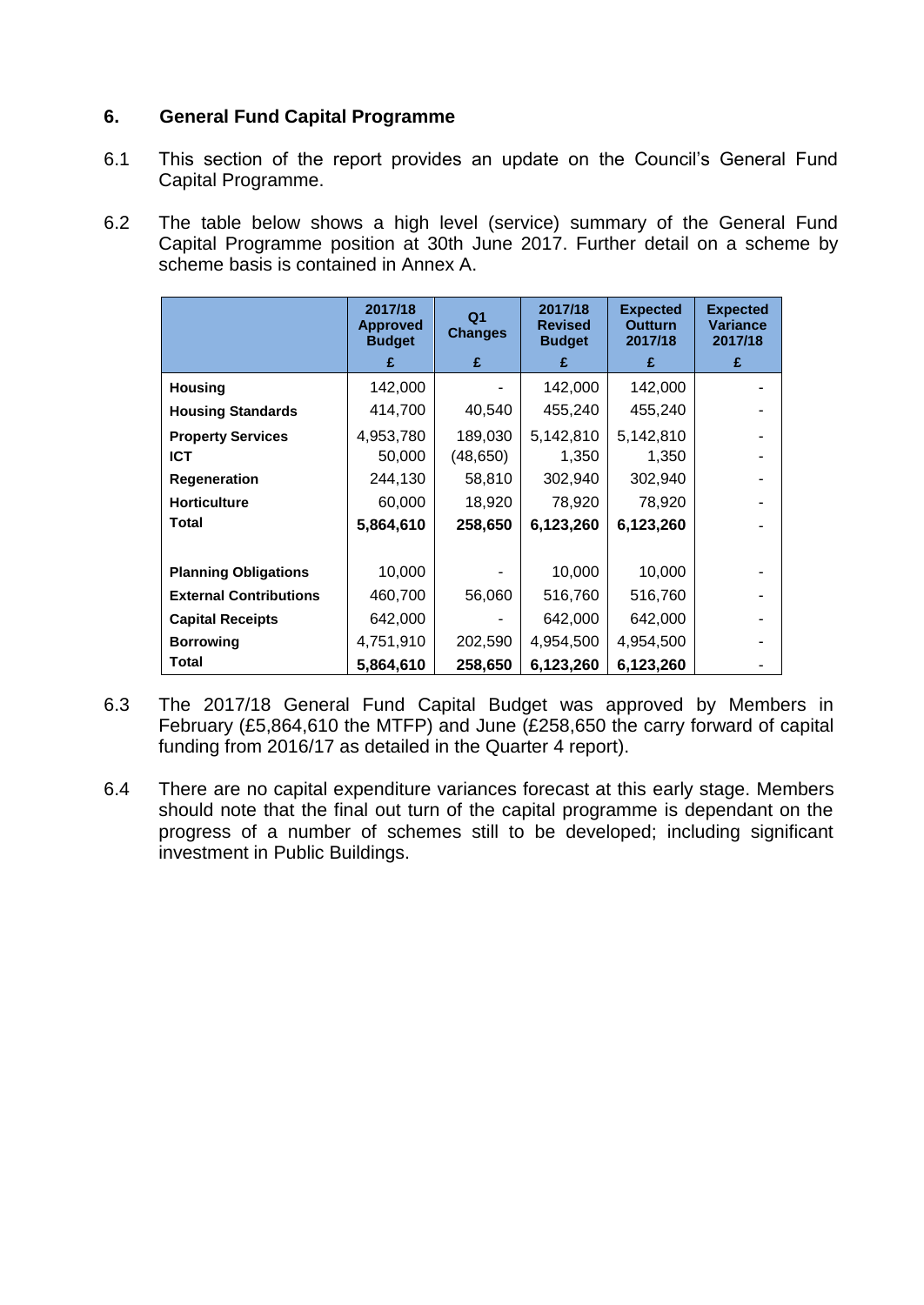# **7. Housing Revenue Account Capital Programme**

- 7.1 This section of the report provides an update on the Council's HRA capital spending.
- 7.2 The table below shows a high level summary of the HRA Capital Programme position at 30th June 2017. Further detail on a scheme by scheme basis is contained in Annex B.

| <b>Scheme</b>                     | 2017/18<br><b>Approved</b><br><b>Budget per</b><br><b>MTFP</b> | Q <sub>1</sub><br><b>Changes</b> | 2017-18<br><b>Revised</b><br><b>Budget</b> | Q <sub>1</sub><br><b>Actual</b><br><b>Spend</b> | 2017-18<br><b>Expected</b><br><b>Outturn</b> | 2016/17<br><b>Expected</b><br><b>Variance</b> |
|-----------------------------------|----------------------------------------------------------------|----------------------------------|--------------------------------------------|-------------------------------------------------|----------------------------------------------|-----------------------------------------------|
|                                   | £                                                              | £                                | £                                          | £                                               | £                                            | £                                             |
| <b>Asset Management Works</b>     | 3,386,000                                                      | 211,200                          | 3,597,200                                  | 97,717                                          | 3,597,200                                    |                                               |
| <b>Repairs Team Capital Works</b> | 395,000                                                        |                                  | 395,000                                    | ۰.                                              | 395,000                                      |                                               |
| <b>Commissioning Fees</b>         | 155,000                                                        |                                  | 155,000                                    |                                                 | 155,000                                      |                                               |
| Total                             | 3,936,000                                                      | 211,200                          | 4,147,200                                  | 97,717                                          | 4,147,200                                    |                                               |
| <b>Funding:</b>                   |                                                                |                                  |                                            |                                                 |                                              |                                               |
| <b>Major Repairs Reserve</b>      | 1,550,000                                                      | 549,030                          | 2,099,030                                  | -                                               | 2,099,030                                    |                                               |
| <b>Capital Receipts Applied</b>   | 389,000                                                        |                                  | 389,000                                    | Ξ.                                              | 389,000                                      |                                               |
| <b>HRA Contribution</b>           | 1,997,000                                                      | (337, 830)                       | 1,659,170                                  |                                                 | 1,659,170                                    |                                               |
|                                   | 3,936,000                                                      | 211,200                          | 4,147,200                                  | ٠                                               | 4,417,200                                    |                                               |

- 7.3 The 2017/18 HRA Capital Budget of £3,936,000 was approved by Members in February (as part of the MTFP). The Chief Financial Officer has, in accordance with Financial Procedure Rules, authorised the roll forward of £211,200 in unused budgets from 2016/17 to facilitate delayed capital works to complete a retaining wall at Alma street and replace a commercial boiler in Hartington Gardens. This brings the HRA Capital Budget to £4,147,200.
- 7.4 During the first quarter, £97,717 has been incurred on HRA Capital Schemes principally on central heating boiler replacements and electrical works. Much of the HRA spend is scheduled to commence in late autumn. The Council remains on target, at quarter 1 stage, to spend £4,147,200 on capital works by the end of the year.
- 7.5 There are no significant capital underspends or capital overspends at this stage.
- 7.6 There is just one funding change to note. The change to the regional discount factor applied to the Council's housing stock valuation has increased the depreciation charge made to the HRA by £549,030. An equivalent amount must be set aside into the Major Repairs Reserve which will be used to fund the current HRA capital programme; thereby reducing direct revenue contributions. There is no overall affect on the HRA.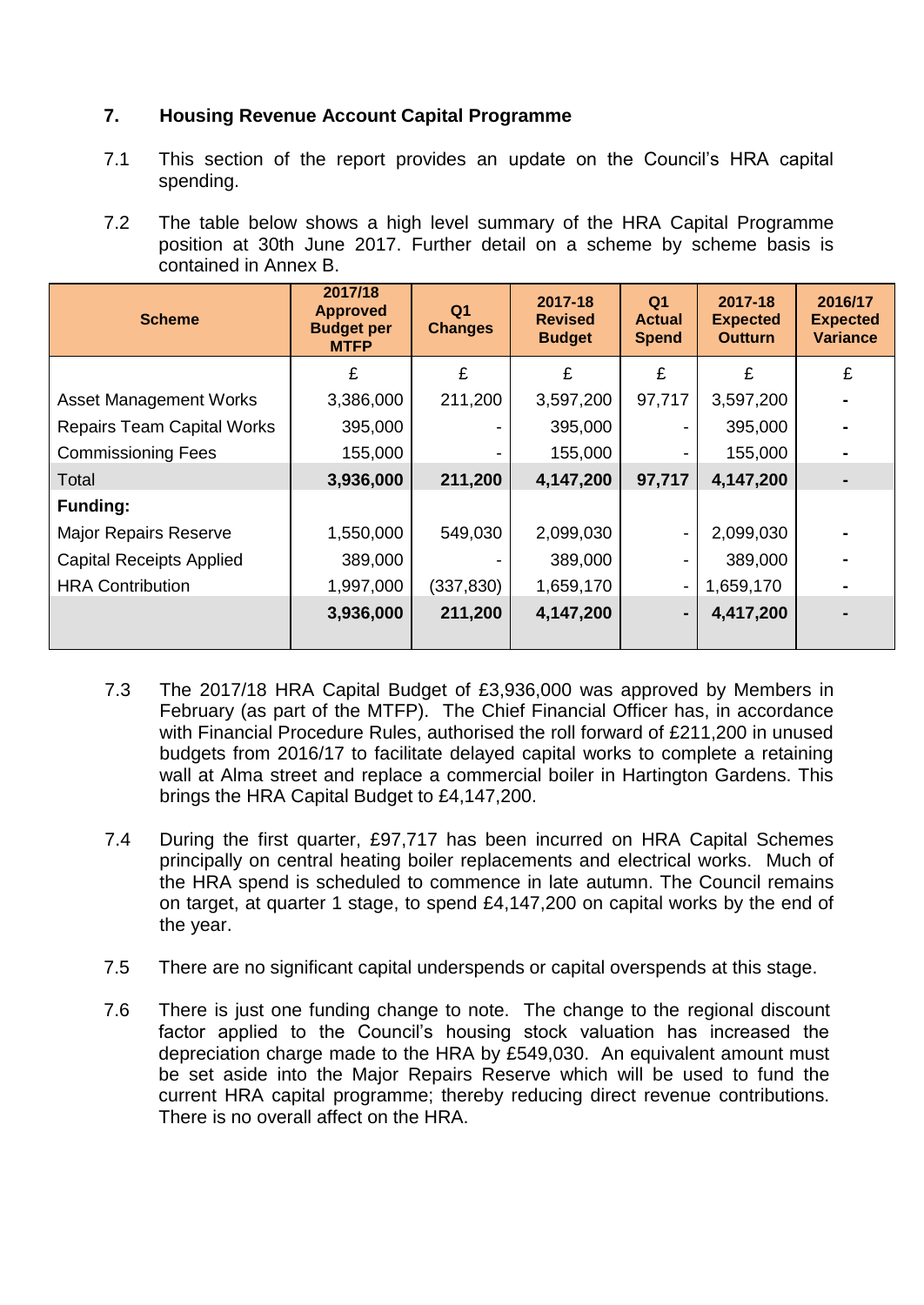# **8. Treasury Management**

8.1 This section of the report sets out the key treasury management statistics in relation to the Council's investments and borrowings. This report comprises a high level summary as the Audit and Regulatory Committee receives detailed operational updates on treasury management.

#### *Investments*

- 8.2 Cash Investments held on the 30th June 2017 totalled £14.9 million. £18,025 interest was earned on these investments during the first quarter. The average level of funds available for investment during quarter 1 totalled £16.5 million.
- 8.3 The Council has budgeted to receive £64,720 in investment income in 2017/18. The budget was set with the expectation that the low interest environment would continue, however the rates available on fixed investment opportunities are reducing further still. Therefore a shortfall of £10,000 is anticipated against the budget.

#### *Borrowing*

- 8.4 Outstanding borrowing at 30th June 2017 totalled £72.2 million, including £411,000 which relates to finance lease facilities.
- 8.5 The Council's General Fund and HRA has budgeted to incur £1,425,230 and £3,381,630 respectively in interest charges and other financing costs in 2017/18. The interest costs on external borrowing are expected to be to budget overall. However, under the 'one pool' approach to borrowing which the Council adopts, the share of interest attributable to the general fund is £165,000 lower than budgeted; with a corresponding overspend on the HRA. This is due to the repayment of loans during 2016/17, which has taken the Council into an underborrowed position. The HRA has benefited in previous years from a reduction in borrowing costs payable as a result of making an annual £1.2m voluntary minimum revenue provision. The repayment of £9.7m maturing loans during 2016/17 has now enabled the general fund to share the benefit of a reduction in overall borrowing costs.
- 8.6 The budget includes external borrowing mid-year to support a General Fund borrowing requirement of £4.7million. No new borrowing has occurred to date. The treasury team continue to monitor opportunities for new borrowing for this considering the actual borrowing requirement and the cost of carry of any borrowings taken.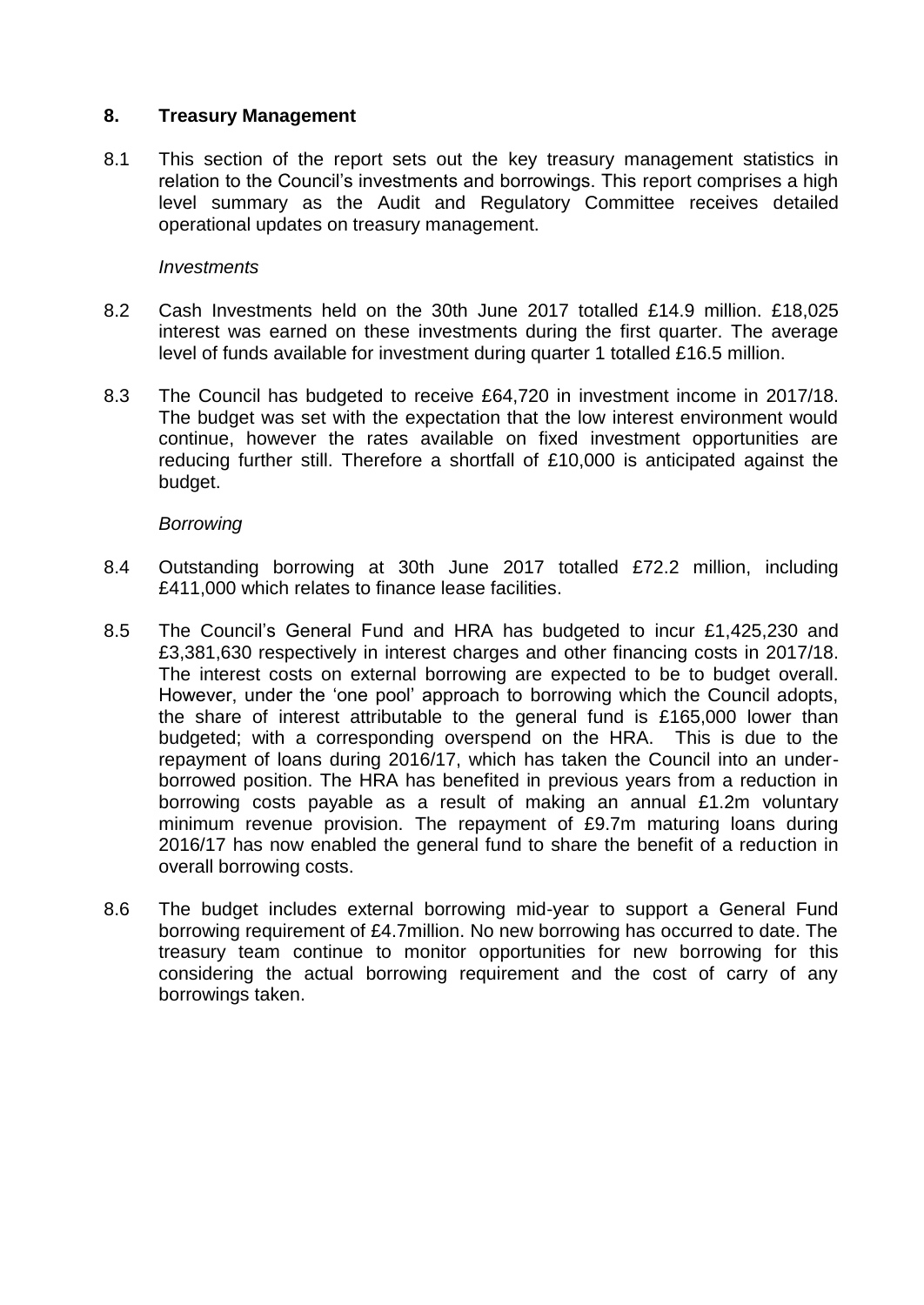# **9. Revenue Collection**

- 9.1 This section of the report details progress to date in collecting the Council Tax, Business Rates and Sundry Debt.
- 9.2 The collection rate outturn for Quarter 1 2017/18 was as follows:
	- Council Tax 29.6% of Council Tax was collected by 30th June 2017, compared to 29.6% for the same period last year.
	- Business Rates 30.3% of Business Rates was collected by 30th June 2017, compared with 28.0% for the same period last year.
		- *NB: A particularly large ratepayer paid the 2017/18 liability in full in May 2017, but during 2016/17 payments were made in accordance with the 10 month instalment plan. This has affected the comparative collection rate by 2.2%.*
	- Sundry Debts The value of sundry debts over 60 days old at the end of Quarter 1 was £263,936 which compares with £256,375 at 30th June 2016.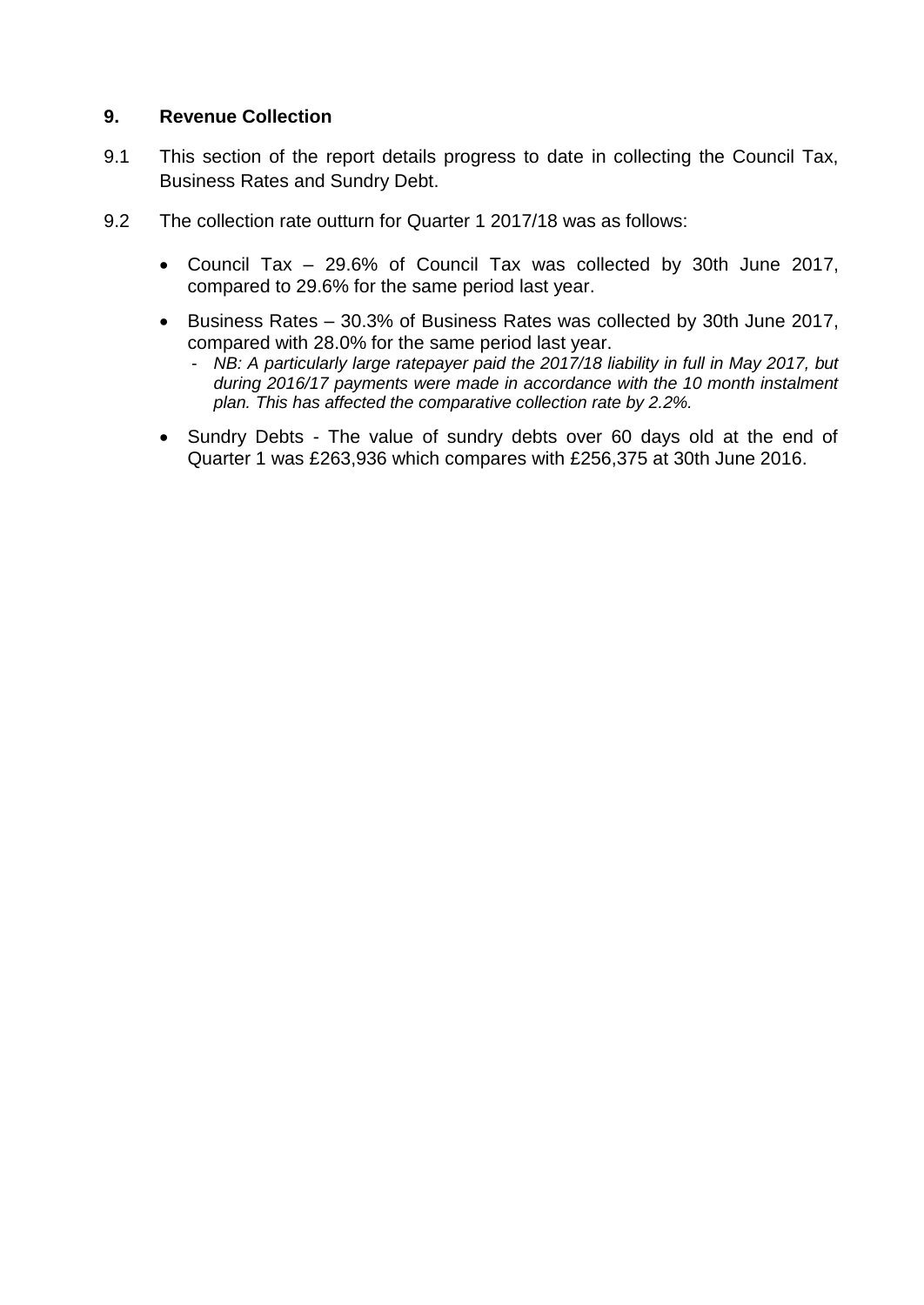**Annex A** 

# **General Fund Capital Programme Update 30 th June 2017**

| <b>Scheme</b>                                                               | 2017/18<br><b>Approved</b><br><b>Budget</b> | Q1<br><b>Changes</b> | 2017/18<br><b>Revised</b><br><b>Budget</b> | <b>Expected</b><br><b>Outturn</b><br>2017/18 | <b>Expected</b><br><b>Variance</b><br>2017/18 |
|-----------------------------------------------------------------------------|---------------------------------------------|----------------------|--------------------------------------------|----------------------------------------------|-----------------------------------------------|
|                                                                             | £                                           | £                    | £                                          | £                                            | £                                             |
| <b>Housing &amp; Housing Standards</b><br><b>Affordable Housing Project</b> | 142,000                                     |                      | 142,000                                    | 142,000                                      |                                               |
| <b>Disabled Facilities Grants</b>                                           | 389,000                                     | 38,510               | 427,510                                    | 427,510                                      |                                               |
| <b>Landlord Accreditation Grant Scheme</b>                                  | 25,700                                      | 2,030                | 27,730                                     | 27,730                                       |                                               |
|                                                                             | 556,700                                     | 40,540               | 597,240                                    | 597,240                                      |                                               |
| <b>Property Services</b>                                                    |                                             |                      |                                            |                                              |                                               |
| Asset Management Programme                                                  | 4,953,780                                   | 189,030              | 5,142,810                                  | 5,142,810                                    |                                               |
|                                                                             | 4,953,780                                   | 189,030              | 5,142,810                                  | 5,142,810                                    |                                               |
| <b>ICT</b>                                                                  | 50,000                                      | (48, 650)            | 1,350                                      | 1,350                                        |                                               |
|                                                                             | 50,000                                      | (48, 650)            | 1,350                                      | 1,350                                        |                                               |
| Regeneration                                                                |                                             |                      |                                            |                                              |                                               |
| <b>Heritage Regeneration Grants</b>                                         | 45,000                                      | 13,610               | 58,610                                     | 58,610                                       |                                               |
| <b>Buxton Crescent &amp; Spa</b>                                            | 199,130                                     | 45,200               | 244,330                                    | 244,330                                      |                                               |
|                                                                             | 244,130                                     | 58,810               | 302,940                                    | 302,940                                      |                                               |
| <b>Horticulture</b>                                                         |                                             |                      |                                            |                                              |                                               |
| <b>Whaley Bridge Memorial Park</b><br>Play Areas                            | 60,000                                      | 18,920               | 18,920<br>60,000                           | 18,920<br>60,000                             |                                               |
|                                                                             | 60,000                                      | 18,920               | 78,920                                     | 78,920                                       |                                               |
|                                                                             |                                             |                      |                                            |                                              |                                               |
| <b>Total General Fund</b>                                                   | 5,864,610                                   | 258,650              | 6,123,260                                  | 6,123,260                                    |                                               |